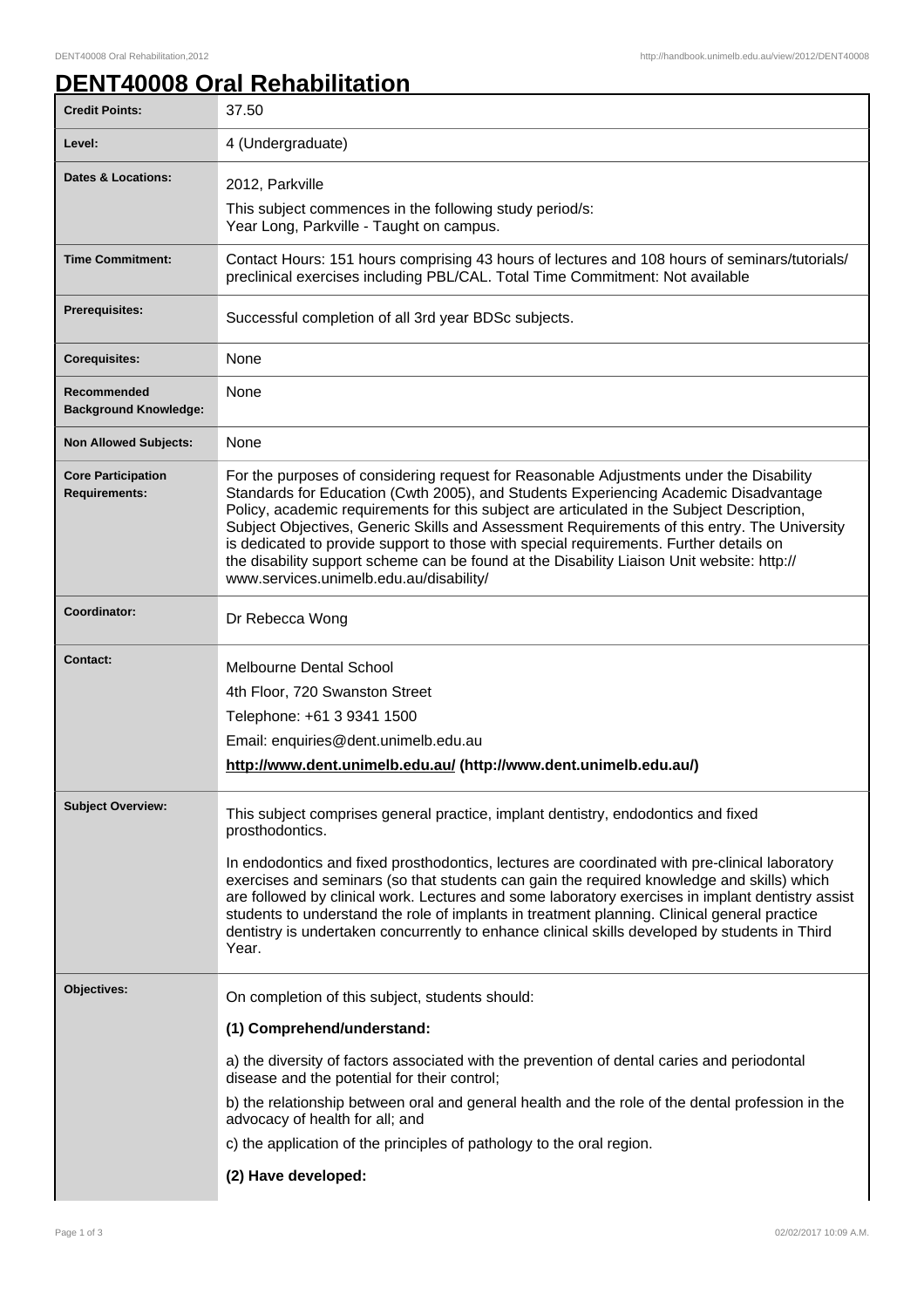|                          | a) the communication and psychomotor skills necessary for providing total patient care in a<br>general dental practice setting;                                                                                                                                                                                                                                                                                                                                                                                                                                                                                                                                                                                                                                                                                                                                                                                                                                                                                                                                                                                                                                                                                                                                                                                                                                                                                                                                                                                                                                                                                                                                                                                                                                                                                                                                                                                                                                                       |
|--------------------------|---------------------------------------------------------------------------------------------------------------------------------------------------------------------------------------------------------------------------------------------------------------------------------------------------------------------------------------------------------------------------------------------------------------------------------------------------------------------------------------------------------------------------------------------------------------------------------------------------------------------------------------------------------------------------------------------------------------------------------------------------------------------------------------------------------------------------------------------------------------------------------------------------------------------------------------------------------------------------------------------------------------------------------------------------------------------------------------------------------------------------------------------------------------------------------------------------------------------------------------------------------------------------------------------------------------------------------------------------------------------------------------------------------------------------------------------------------------------------------------------------------------------------------------------------------------------------------------------------------------------------------------------------------------------------------------------------------------------------------------------------------------------------------------------------------------------------------------------------------------------------------------------------------------------------------------------------------------------------------------|
|                          | b) skills in critical listening and case presentation;                                                                                                                                                                                                                                                                                                                                                                                                                                                                                                                                                                                                                                                                                                                                                                                                                                                                                                                                                                                                                                                                                                                                                                                                                                                                                                                                                                                                                                                                                                                                                                                                                                                                                                                                                                                                                                                                                                                                |
|                          | c) sound diagnostic skills to identify and describe oral diseases and disorders;                                                                                                                                                                                                                                                                                                                                                                                                                                                                                                                                                                                                                                                                                                                                                                                                                                                                                                                                                                                                                                                                                                                                                                                                                                                                                                                                                                                                                                                                                                                                                                                                                                                                                                                                                                                                                                                                                                      |
|                          | d) the professional knowledge and self-confidence necessary to propose appropriate treatment<br>plans for oral pathological disorders; and                                                                                                                                                                                                                                                                                                                                                                                                                                                                                                                                                                                                                                                                                                                                                                                                                                                                                                                                                                                                                                                                                                                                                                                                                                                                                                                                                                                                                                                                                                                                                                                                                                                                                                                                                                                                                                            |
|                          | e) an awareness of the importance of total patient care.                                                                                                                                                                                                                                                                                                                                                                                                                                                                                                                                                                                                                                                                                                                                                                                                                                                                                                                                                                                                                                                                                                                                                                                                                                                                                                                                                                                                                                                                                                                                                                                                                                                                                                                                                                                                                                                                                                                              |
|                          | (3) Appreciate:                                                                                                                                                                                                                                                                                                                                                                                                                                                                                                                                                                                                                                                                                                                                                                                                                                                                                                                                                                                                                                                                                                                                                                                                                                                                                                                                                                                                                                                                                                                                                                                                                                                                                                                                                                                                                                                                                                                                                                       |
|                          | a) the concept and practice of ongoing total patient care in the prevention, identification,<br>assessment and treatment of oral diseases - as opposed to the episodic management of<br>symptomatic oral problems;                                                                                                                                                                                                                                                                                                                                                                                                                                                                                                                                                                                                                                                                                                                                                                                                                                                                                                                                                                                                                                                                                                                                                                                                                                                                                                                                                                                                                                                                                                                                                                                                                                                                                                                                                                    |
|                          | b) the concept and practice of maintaining oral health;                                                                                                                                                                                                                                                                                                                                                                                                                                                                                                                                                                                                                                                                                                                                                                                                                                                                                                                                                                                                                                                                                                                                                                                                                                                                                                                                                                                                                                                                                                                                                                                                                                                                                                                                                                                                                                                                                                                               |
|                          | c) an awareness of the range of differing dental health care needs of individuals and groups<br>within the community and the diversity of the methods needed to provide them; and                                                                                                                                                                                                                                                                                                                                                                                                                                                                                                                                                                                                                                                                                                                                                                                                                                                                                                                                                                                                                                                                                                                                                                                                                                                                                                                                                                                                                                                                                                                                                                                                                                                                                                                                                                                                     |
|                          | d) that dental health is an integral part of general health.                                                                                                                                                                                                                                                                                                                                                                                                                                                                                                                                                                                                                                                                                                                                                                                                                                                                                                                                                                                                                                                                                                                                                                                                                                                                                                                                                                                                                                                                                                                                                                                                                                                                                                                                                                                                                                                                                                                          |
| Assessment:              | 1. Endodontics: A practical examination of no longer than 3 hours at the end of the February<br>intensive endodontic teaching period (5%). Continuing assessment of endodontic clinical work<br>throughout the year (7.5%). Fixed Prosthodontics: A practical examination of no longer than 3<br>hours at the end of semester 1 (5%). Note: a pass in this examination will be required in order to<br>proceed to clinical Fixed Prosthodontics. Continuing assessment of fixed prosthodontics clinical<br>work throughout the year (7.5%). (25%) 2. An integrated multiple station Objective Structured<br>Clinical Examination (OSCE) of no more than 25 minutes at the end of Semester 1 to be held in<br>conjunction with an OSCE in each of Growth and Development, Oral Medicine, Pathology and<br>Surgery and Oral Health Sciences. (15%)3. A clinical examination of no longer than 3 hours*<br>in General Practice dentistry (20%) during Semester 2 and continuing clinical assessment<br>throughout the year (5%). (25%)4. A 3-hour written examination at the end of Semester 2<br>which may include Endodontics, Fixed and Removable Prosthodontics, Implantology and/or<br>General Practice Dentistry. (35%) Note: A pass in the Endodontics practical examination and<br>a pass in the Fixed Prosthodontics practical examination will be required to proceed to Clinical<br>Endodontics and Clinical Fixed Prosthodontics. Completion of endodontic treatment in 3 teeth<br>(one of which must be a multi-canal tooth) and completion of fixed prosthodontic treatment of<br>3 crowns and 1 cast post and core and submission of all endodontics and fixed prosthdontics<br>case logs are required to be eligible to sit the 3-hour written examination at the end of Semester<br>2.A pass is required in Section 3 for an overall pass in this subject .* The procedures set for this<br>examination are normally completed in less time than the 3 hours allocated. |
| <b>Prescribed Texts:</b> | General Practice : Figures KH and Lamb DJ 1995 Primary and Emergency Dental Care: A<br>Practitioner's Guide, Butterworth-Heinemann MedicalHackshaw AK, Paul EA and Davenport<br>ES 2006 Evidence-Based Dentistry - An Introduction, Blackwell MunksgaardMitchell DA,<br>Mitchell L and Natress B 1999 Oxford Handbook of Clinical Dentistry, 3rd ed, Oxford Mount GJ<br>and Hume RW 2005 Preservation and restoration of tooth structure, 2nd ed, KBS Publishing,<br>BrisbaneMount GJ 2002 An Atlas of Glass-Ionomer Cements: A Clinician's Guide, 3rd ed,<br>Thieme Medical Pub.Smith B, 2007 Planning and Making Crowns and Bridges, 4th ed.Dental<br>Practice Board of Victoria http://www.dentprac.vic.gov.au/info.asp (Note: this web site is<br>regularly updated)Endodontics: Torabinejad M and Walton RE 2008 Principles and Practice<br>of Endodontics 4th ed, SaundersFixed Prosthodontics : Shillingburg, HT, Hobo A and Whitsett,<br>LD 1997 Fundamentals of Fixed Prosthodontics 3rd ed, QuintessenceSmith BGN and Howe<br>LC 2007 Planning and Making Crowns and Bridges 4th ed Informa Healthcare Removable<br>Prosthodontics : Davenport JC, Basker RM, Heath JR and Ralph JP 1988 A Colour Atlas of<br>Removable Partial Dentures Wolfe MedicalGrant AA and Johnson W 1992 Removable Denture<br>Prosthodontics 2nd ed, Churchill LivingstoneJohnson DL and Stratton RJ 1980 Fundamentals<br>of Removable Prosthodontics QuintessenceMacGregor AR 1989 Fenn, Liddelow and Gimson's<br>Clinical Dental Prosthetics 3rd ed, WrightRenner RP and Boucher LJ 1987 Removable Partial<br>Dentures Quintessence Zarb GA, Boucher CO, Hickey JC and Bolender CL 1990 Boucher's<br>Prosthodontic Treatment for Edentulous Patients 10 th ed, Mosby Implants : Worthington P,<br>Lang BR and Rubenstein, JE 2003 Osseointegration in Dentistry: An Overview, Quintessence                                                                                                       |
| <b>Breadth Options:</b>  | This subject is not available as a breadth subject.                                                                                                                                                                                                                                                                                                                                                                                                                                                                                                                                                                                                                                                                                                                                                                                                                                                                                                                                                                                                                                                                                                                                                                                                                                                                                                                                                                                                                                                                                                                                                                                                                                                                                                                                                                                                                                                                                                                                   |
|                          |                                                                                                                                                                                                                                                                                                                                                                                                                                                                                                                                                                                                                                                                                                                                                                                                                                                                                                                                                                                                                                                                                                                                                                                                                                                                                                                                                                                                                                                                                                                                                                                                                                                                                                                                                                                                                                                                                                                                                                                       |